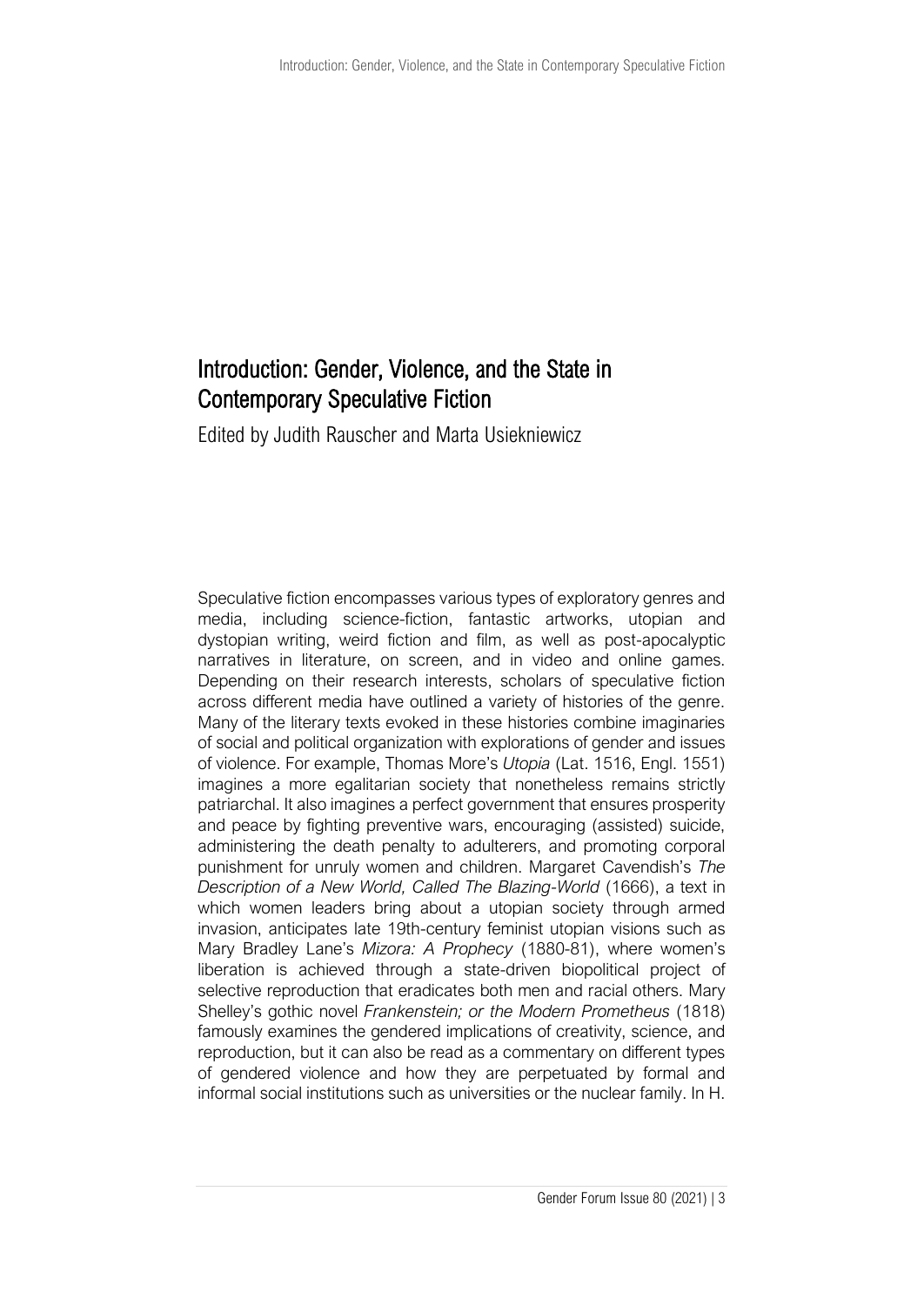G. Well's science fiction classic *The Time Machine* (1895), to give a final example, human beings have evolved into two separate but codependent species: the predatory Morlocks breed and slaughter the gentle Eloi, who no longer present recognizable gender differences, because, as Well's narrator notes, they are kept in a pre-social and prepolitical state of abundance in which competition and interpersonal violence is almost nonexistent, a fact that has made a "specialization of the sexes" obsolete.

Twentieth-century speculative literature and media, too, have frequently addressed issues of gender, violence, and the state. In the Jules Vernes inspired silent movie *Le Voyage dans la Lune* (1902), often considered one of the first, if not the first, SF movie, for instance, a group of sages/state-officials travels to the moon, presumably to study and conquer it. Defeated by the moon people, who wear headdresses reminiscent of traditional African masks, the explorers/invaders return to Earth with one of the moon warriors, who is subsequently paraded in a triumphal procession, in which male soldiers and female dancers represent the gendered dimensions of nationalist and imperialist practices of citizenship. During the 1930s and 40s, superheroes such as Superman and Captain America appeared in US comics, protecting the United States and the world from the attacks of fictional aliens and lessthan-fictional Nazis. These hypermasculine supersoldiers were soon joined by Wonder Woman and Supergirl, who represented different variations of an idealized yet violent (American) femininity. With the rise in Britain and the US of New Wave SF during the 1960s, feminist science fiction during the 1970s and 80s, and dystopian and post-apocalyptic fiction from the 1980s onward, authors such as J. G. Ballard, Ursula Le Guin, Octavia Butler, Joana Russ, Samuel R. Delany, and Gerald Vizenor explored connections between (state) violence, capitalism, and its alternatives, technological and scientific progress, and the intersections of gender, race, class, and sexuality. Explorations of similar topics together with their ethical implications can also be found (with varying complexity) in SFF blockbusters such as *Mad Max* (1979), *Blade Runner* (1982), *Water World* (1995), and *Independence Day* (1998), as well as in speculative TV, such as in the different *Star Trek* series or series such as *Babylon 5* (1993-1998), *The X Files* (1993-2018) or *Stargate SG-1* (1997-2007).

Whether as literary texts, film, TV series, comics, or other forms of cultural expression, contemporary speculative fiction continues to discuss (state-)violence and the gendered nature of socio-political relations. It shows how certain gender roles, certain kinds of gender expressions, and certain forms of desire are normalized by the state and its formal and informal institutions, while others are punished and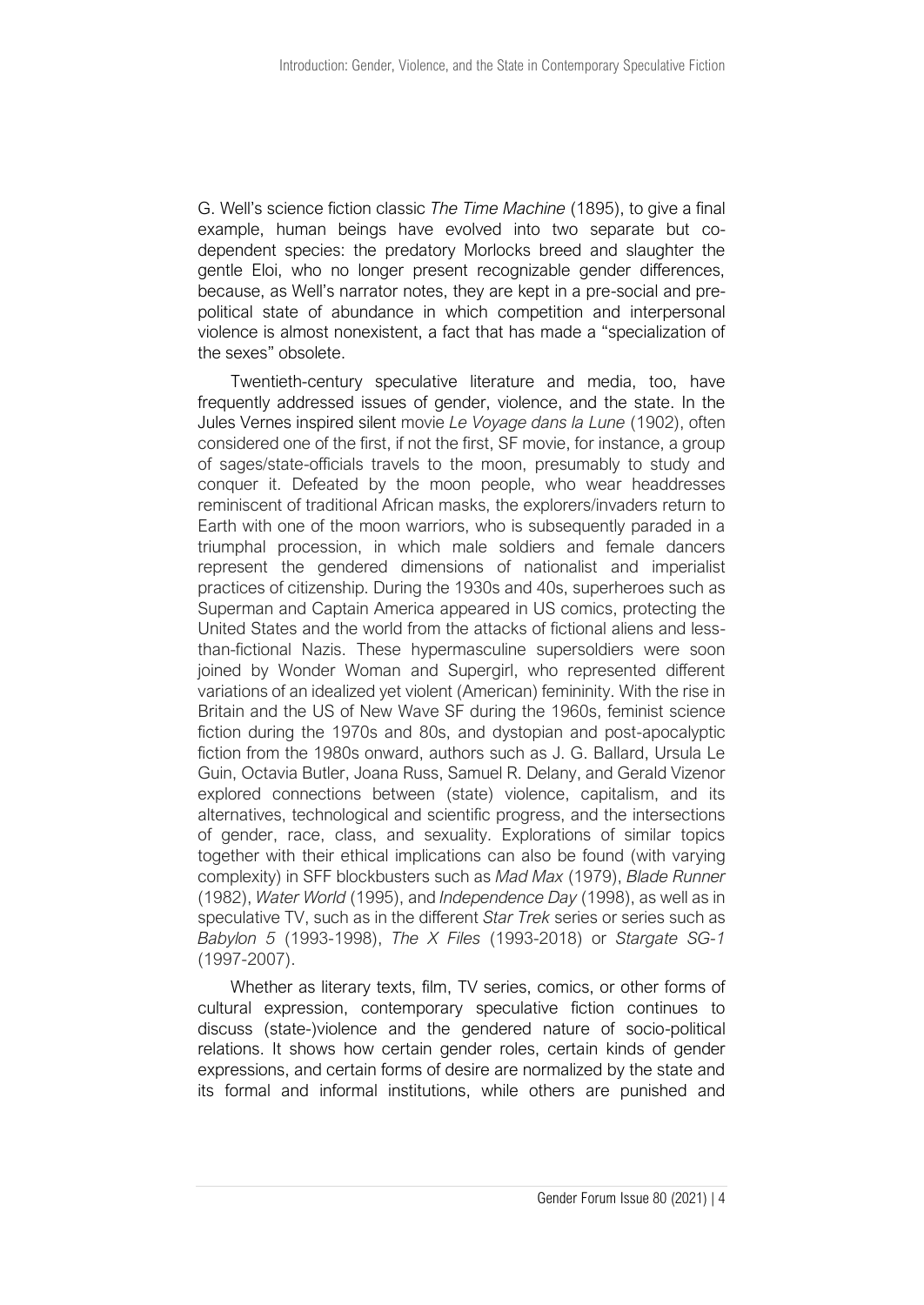obscured, whether through direct, structural, or cultural violence. Speculative fiction evokes the successes and failures of familiar as well as unfamiliar political systems together with the various communities and interpersonal relationships that these systems produce. It also imagines what happens to social relations in the absence of a state or traditional forms of organized government. In doing so, it invites reflection on the limitations and potentialities of the modern nation-state in the early twenty-first century, as well as on the various threats to democracy that characterize our current moment. It also invites a more sustained critical examination of how gendered violence is intertwined with different political systems and social formations, of the kinds of violence that these systems legitimize and delegitimize, and of the ways in which issues of gender inform these processes of de-/legitimization. Finally, it allows for imagining alternative political structures and social formations that might do without, or at least less violence, whether physical or psychological, direct or indirect, structural or cultural.

This special issue of *Gender Forum* is part of a two-issue series dedicated to analyzing representations of gender, state, and violence in contemporary speculative fiction. We have been as open with the definition of the word "contemporary" as our contributors suggested that we be through their choices of primary materials. As a result, half of the contributions in the two issues focus on 21st-century works, while the other half deal with works released or published before the turn of the Millennium. The selected essays present a variety of theoretical approaches to a diverse selection of primary sources from the Anglophone world. This exclusive focus on Anglophone texts and visual media was not intended but is doubtlessly a result of our own disciplinary location in (North) American Studies, which brings with it certain interests and networks, but also certain lacunae. Still, we hope that the contributions collected in this issue will also be useful for scholars of speculative works in languages other than English as much as for scholars of gender studies, queer studies, and cultural violence studies who would otherwise not turn to speculative genres and media. After all, the essays that we received in response to our call for submissions touch on many issues that are pertinent for literary and cultural studies at large, including debates about social and environmental injustice, the limits of human agency and control, the tension between resistance and complicity, and the cultural, social, and political conditions necessary not only for individual survival but for collective well-being.

All four essays featured in the present issue reveal the need to reconsider and revise traditional SF tropes and narrative models associated with imagined worlds, sometimes by following the critical revisions of these tropes and models in the chosen works and sometimes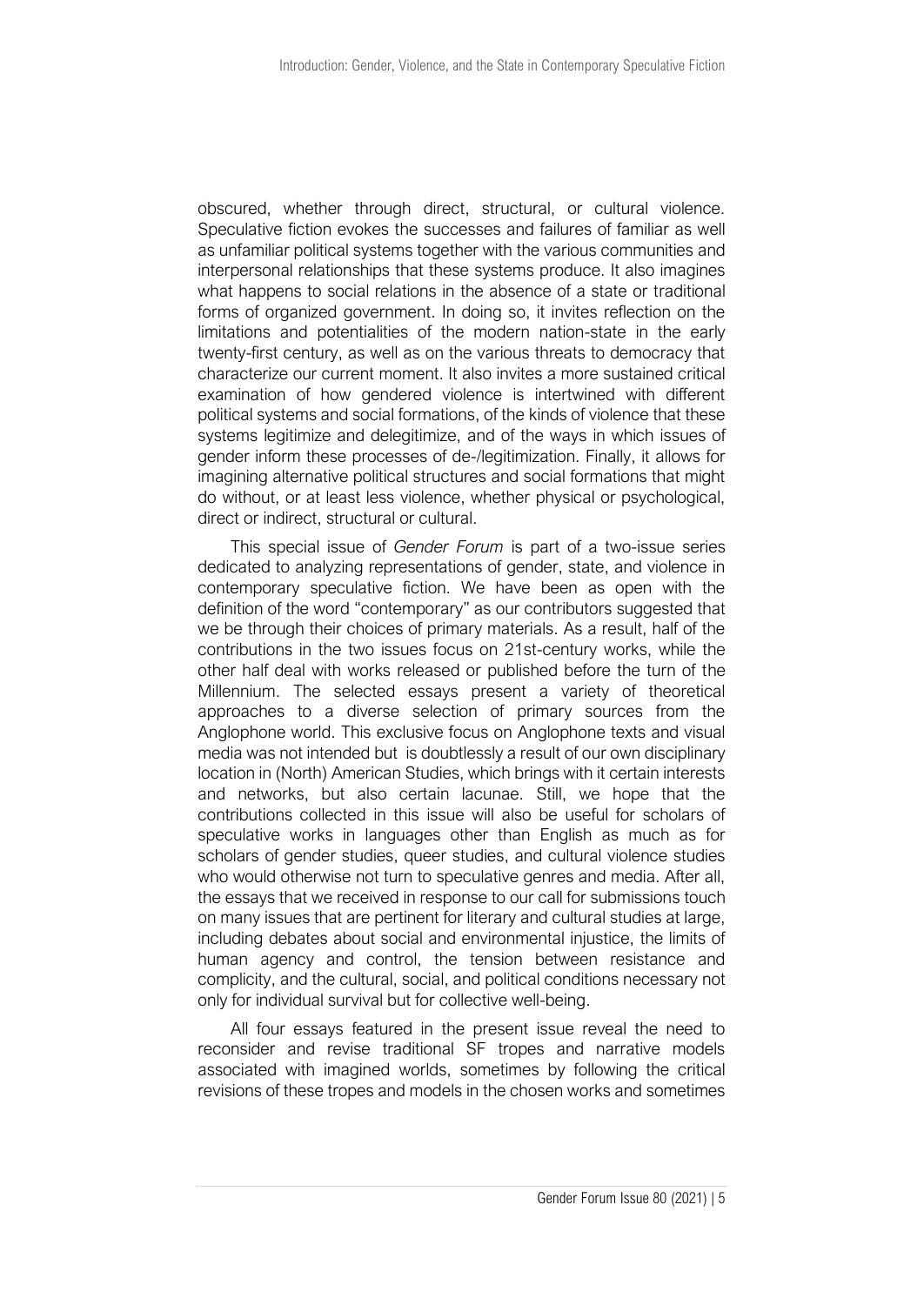by reading the works against the grain. Melodie Anne Roschman, in her essay "Religious Nationalism, Embodied Violence, and Feminist Subversion in Naomi Alderman's *The Power*," argues persuasively that Alderman's novel uses the political language of American evangelicalism to disguise gendered oppression as a matriarchal rule, a rhetorical move that is revealed through the ways in which gender variance and queerness are treated in the text. Stefan Schubert's "Playing as/against Violent Women: Imagining Gender in the Postapocalyptic Landscape of *The Last of Us Part II*'' examines the various types of violence committed by and against the female characters featured in the popular game to discuss the narrative and ludic strategies employed both to justify physical and symbolic violence in the story world and to call into question such justifications. Like the post-apocalyptic world of *The Last of US*, the future world discussed in Linda Hess's and Ina Batzke's text "Gender and Violence in Pandemic Futures in Larissa Lai's *Tiger Flu*" is one in which the (nation-)state as we know it has been replaced by a different kind of political organization, here a corporate one. Lai's novel, Hess and Batzke argue, portrays the various dimensions of gendered, classed, and racialized violence that result from the exploitation and commodification of queer, non-white female bodies in the wake of a global pandemic while also questioning the utopian potential of the all-female communities that have emerged in its aftermath. Finally, Sascha Klein's "Outlaw Territories: Negotiations of Gender and Race on the American Inner-City Frontier in U.S. Urban Crime and Sci-Fi Gang Films of the 1970s and 80s" takes a broader historical view of the developments of a violent, masculinized, and racialized film genre. His discussion of SF films and their precursors illustrates the ways in which the vigilante script has traditionally been used to legitimate state power in the service of white supremacy and heteropatriarchy, while certain revisions of this script, for example, in Blaxploitation and speculative cinema, may have the potential to challenge these ideologies along with the institutions upholding them. Finally, in their review of Ryan Lee Cartwright's *Peculiar Places: A Queer Crip History of Rural Nonconformity* (2020), G Angel discusses a study that continues the issue's theme of deconstructing U.S.-American cultural narratives, albeit in a different context: they suggest that the monograph under review provides an alternative history of the anti-idyll in American culture that "challenges the reader to consider the complex interconnections and interdependencies of race, class, gender, sexuality, and ability in rural spaces in an effective and accessible manner."

As the first part of our double issue goes online and as we are working to prepare the second part, which will feature another set of essays discussing cultural representations of gender, violence, and the state in speculative fiction and film, we would like to thank our reviewers for their